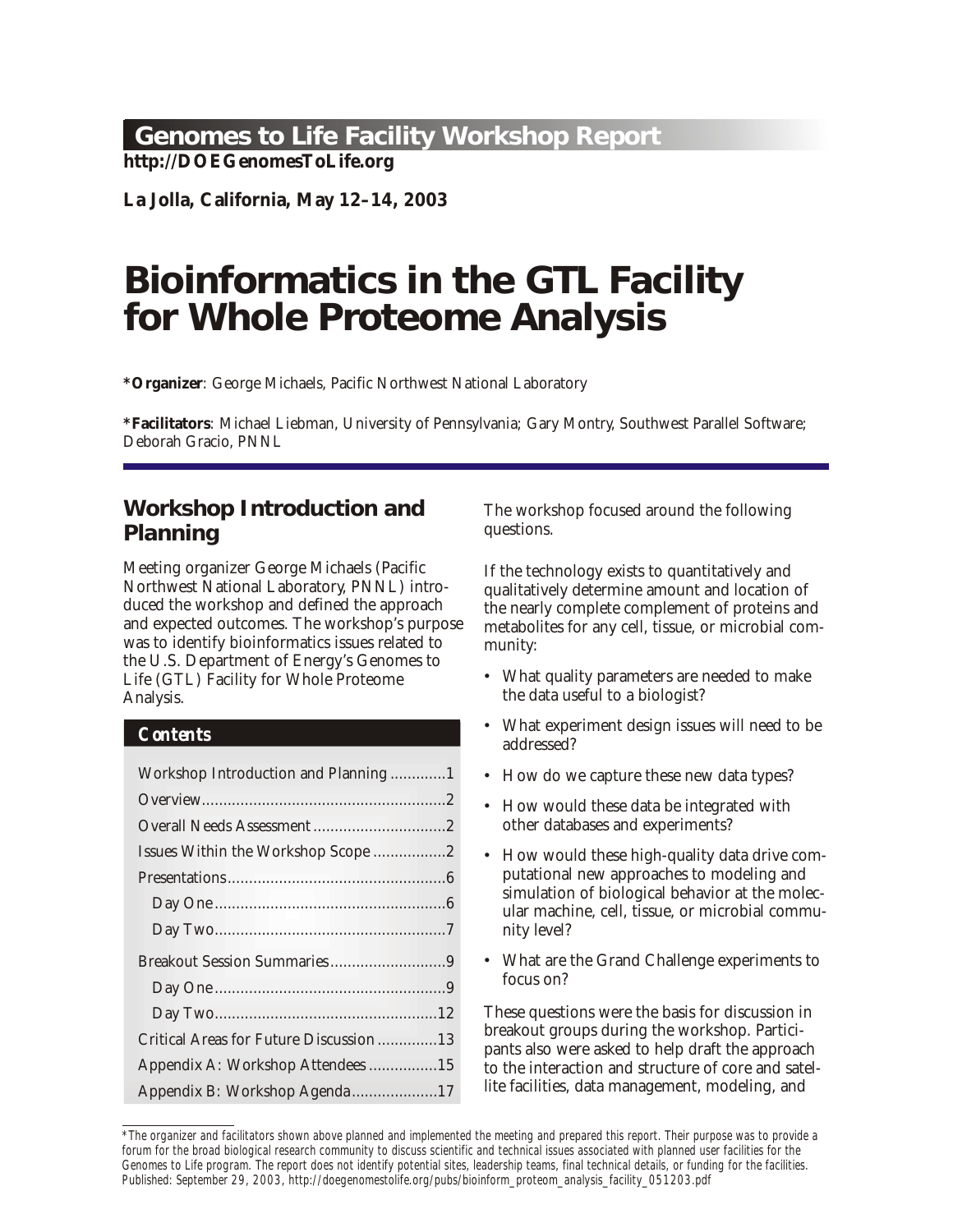<span id="page-1-0"></span>data fusion. Their task for the work shop was to develop a list of issues relating to PNNL's bioinformatics programs and the whole proteomics facility and to conduct a requirements analysis based on these issues.

The bioinformatics workshop assembled experts in proteomics-related fields with far-ranging experience in industry, quality assessment and control, quantitative experimental methodologies, database information management, and development and implementation of national and international standards (see p. 15, Appendix A). At the beginning of each workshop session, experts made short presentations on how they had addressed issues and challenges in their fields of expertise and examined potential roadblocks, technical challenges, requirements for relationship building, and possible approaches. The workshop agenda is included as Appendix B, p. 17.

# **Overview**

Participants agreed that a significant component of success will be the ability to create a bioinformatics infrastructure and process that permits easy communication among the facility and satellite user facilities. Enduring standards, protocols, and quality-control methodologies will be needed to ensure that data generated by the facility is optimized for analysis and reuse.

Other key points:

- The bioinformatics slate is clean now; participants would be helping to draft the approach to facilities, data management, modeling, and data fusion.
- The proteomics facility is only one of several types planned for GTL. One goal of this work shop was to determine what kind of data will be needed from the other facilities and how the research proposals, processes, and protocols planned for the proteomics facility will impact the others.
- Proteomics technologies are in the very early phases. Technologies at national research laboratories and academic institutions have not

been implemented in a robust fashion that accommodates high-throughput production.

• In the new facility, researchers will be able to do new types of global proteomics experiments. What new questions need to be asked in this research?

# **Overall Needs Assessment**

Participants identified basic requirements for a successful bioinformatics program:

- An overarching design to tie facility bioinformatics with bioinformatics and other data-management methodologies occurring across the field.
- A good business flow, including
	- Defining the bioinformatics pathway,
	- Having good teams in place for fault-tolerant experimental design, and
	- Defining, tracking, and addressing quality issues.
- Definition of the optimal set of experiments that would explore the full range of the proteomics domain.
- Flexibility and ability to evolve over time without disrupting the work or losing the capability to access and reanalyze old data.

# **Issues Within the Workshop Scope**

Participants agreed that the proteomics facility represents a fundamental shift in basic biology theory and practice. It will require entirely new and as yet undeveloped technologies; methodologies; and understanding of data gathering, analysis, archiving, retrieval, and interpretation. New, explicit, and highly detailed standards of process and quality control; cross-disciplinary exchange of data; and longevity and reinterpretation of old data will be critical to the success of an effective, long-term proteomics facility. Processes, stan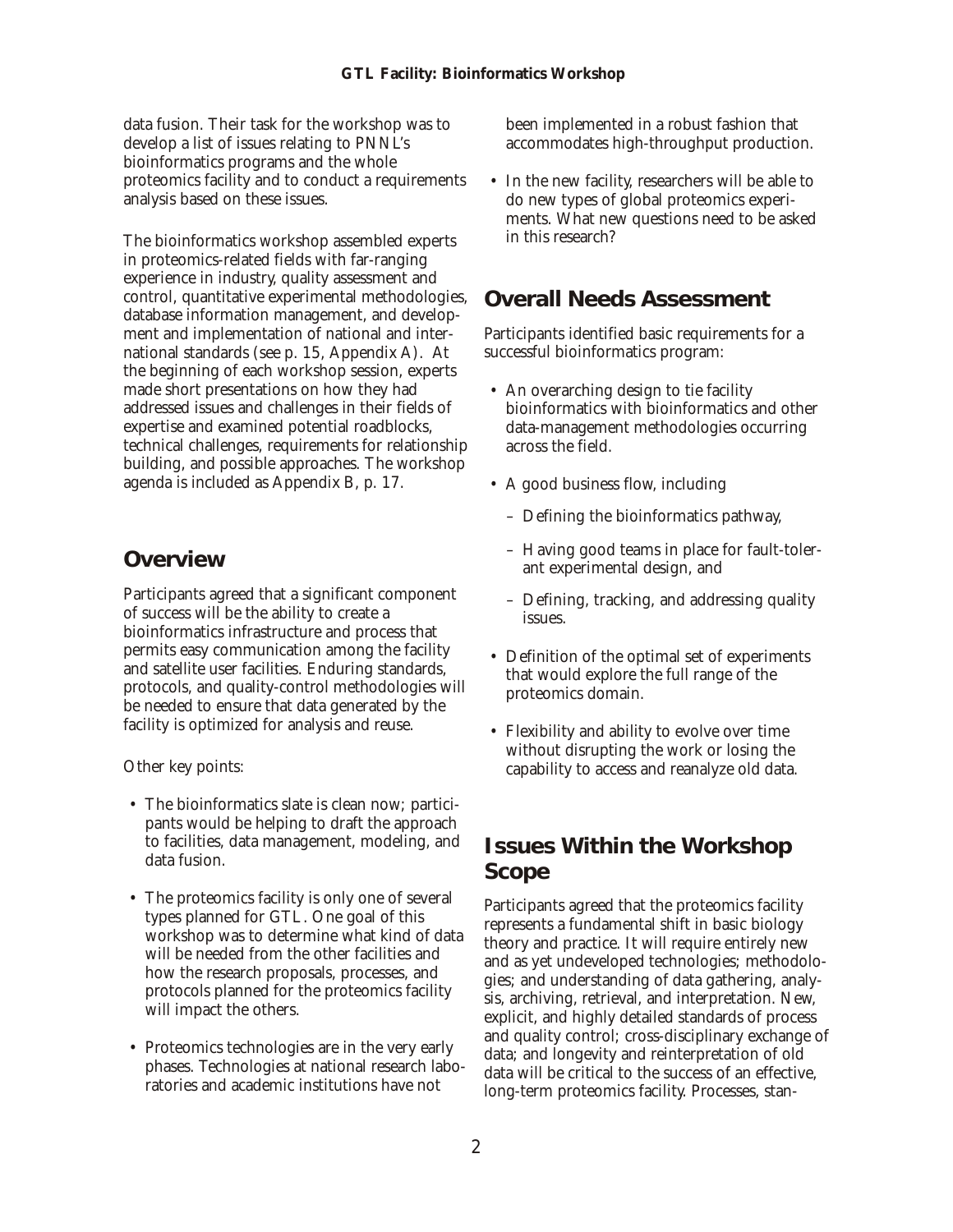dards, and infrastructure developed for this facility will need to be translated across all of GTL as the various facilities work together to optimize the quality and availability of experimental output.

### **Discussion Areas**

Participants agreed on the following issues.

- Implementing a high-dimensional approach:
	- What would be the set of experiments, each with its own series of parameters, that would explore the full range of a domain to define the larger picture for a particular phenotype?
	- Look at three dimensions to define the microbiology event. This is not the norm for microbiology. The third dimension is the discriminator that allows the definition of causal relationships.
- Defining the business case for the work:
	- What are the success metrics for an experiment?
	- What information has to be captured?
	- How does that information integrate with the rest of the operation to support quality control and the final analysis of an entire experiment? An entire experiment is the complete collection of samples gathered around a particular scientific question. How can investigators be sure enough samples are coming through the process to answer the experimental questions posed at the beginning?
- Quality control: Experimental design, characterization and reusability of data. Many experimentalists have no experience in developing high-throughput experiments; a lot of bad microarray information already is out there.
	- How do we address quality specification issues with regard to proteomics?
	- How do we address data-quality issues for data generated by different experimental

questions? A participant noted that data quality is driven by process understanding and control of the chain of operations required to generate the data. In the case of proteomics, that includes all the sample preparation, instrument calibration, and data characterization and processing. The experimental question does not drive data quality. The experimental question, however, does drive the accuracy and repeatability of the data required.

- How do we set up experiments that incorporate controls from one experiment to the next so data relationships can be held in common? This is actually a process design issue. In mRNA expression profiling processes, this is addressed by using spike-ins of known concentrations and through the linear response range of the sensor being employed.
- In practice, discipline is required to achieve high throughput in a sufficiently consistent fashion so the biological variation by far outstrips the process variation.
	- High-throughput proteomics generates more information about the proteome; how are these data differentiated from all the rest? Need to do a good job of characterizing all sample attributes; characterization is a critical piece of describing the identified proteins in a biological functional context.
	- Protein scans are very ripe for new interpretation by algorithms. Currently, data are analyzed to some arbitrary cutoff; how can "seeds be pulled from the weeds?"
	- $-$  From the computational end, the ability to see the path forward makes a big difference in avoiding duplicative work. This requires a sufficient number of experiments and the generation of sufficient data.
- Quality control: Standards, metadata, archiving, and retrieving data. Need to support generation of new, arbitrary metadata types and reference them to specific samples. For example, a whole proteomics facility will be creating a huge data resource; we must capture data in a sufficiently robust and flexible man-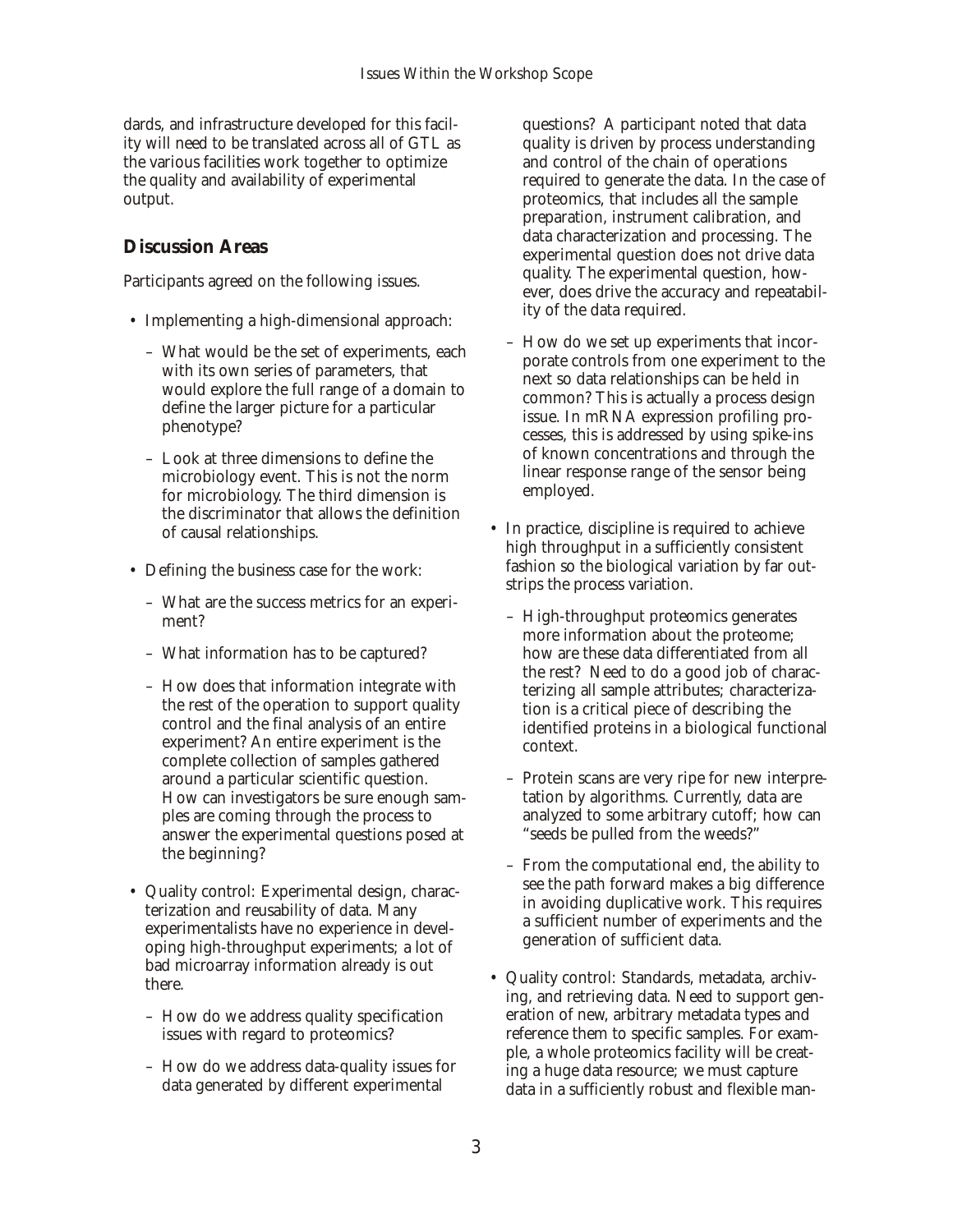ner that a broad spectrum of the user community can access and use it.

- Must keep original data including original images of gel electrophoresis methods because of evolving interpretation.
- Need new standards for data quality and errors, especially for P.I.'s working with data from unfamiliar technologies. For example, the current PNNL proteomics resource will not, by itself, generate these standards. Need a discussion of how to press the issue of standards, which the Interoperable Informatics Infrastructure Consortium (I3C) has been debating (e.g., for mass spectroscopy and electrophoresis).
- At minimum, we must define standards to be used throughout the facility and via satellite facilities and use established standards where possible.
- Must also consider normalization of the many standards (some of which have been developed for clinical trials).
- Because of the overwhelming data volume generated by early whole proteomics efforts such as PNNL's, initial standards will become de facto standards.
- Technology implementation
	- Informatics is driven by technology implementation.
	- How will possible parallel development and codevelopment among labs and within a lab be handled?
	- Systems exist for particular methods of throughput, but the models on which they were built do not necessarily match the model that PNNL is trying to implement. What process and pieces should be in place to implement a proteomics-metabolomics factory?
	- Need a plan to deal with each technology's way of looking at proteins. The facility will be evolving constantly to improve existing technologies and create new ones for high-throughput outcomes.
- How can variations in instrument experiment ratios (e.g., a specific instrument that works about 50% of the time) be tracked?
- Existing models and lessons learned: Commercial ventures such as Oxford GlycoSystems, Bristol-Myers Squibb, Merck, Pfizer, and Monsanto hold these systems internally and to their competitive advantage. They're all in the big pharmaceutical sector and focused on a particular form of throughput.
- Data access and security: Investigators in many projects may want to perform other types of analysis (e.g., statistical access) on data that they may not have generated. Who will have access to data from research conducted at the facility core? What data protection and distribution agreements must the core and satellites negotiate? Who are the parties to the negotiation? In other words, who controls the data access and security?
	- How can the facility work as a distributed data system?
	- What types of tools should be in place to deal with data-perturbation issues?
- Computing system: GTL will be a tremendous data generator, and the bioinformatics program will need new algorithms. This creates new modeling opportunities, so what approach will be taken and what computing resource allocation is needed?
	- How will data reprocessing be handled and the P.I.'s notified of change (e.g., if the algorithms change)? Significant issues must be addressed about archival time, processing time, and communicating new information to users.
	- A future requirement will be the mixing and matching of data from a number of models that are up and running, then seeing the effects at a simulation and predictive level. This has not yet been done in proteomics because current models are incomplete. It is being done now with mouse models.
	- Can a pull system be used to do prediction and then the experiment to validate it? This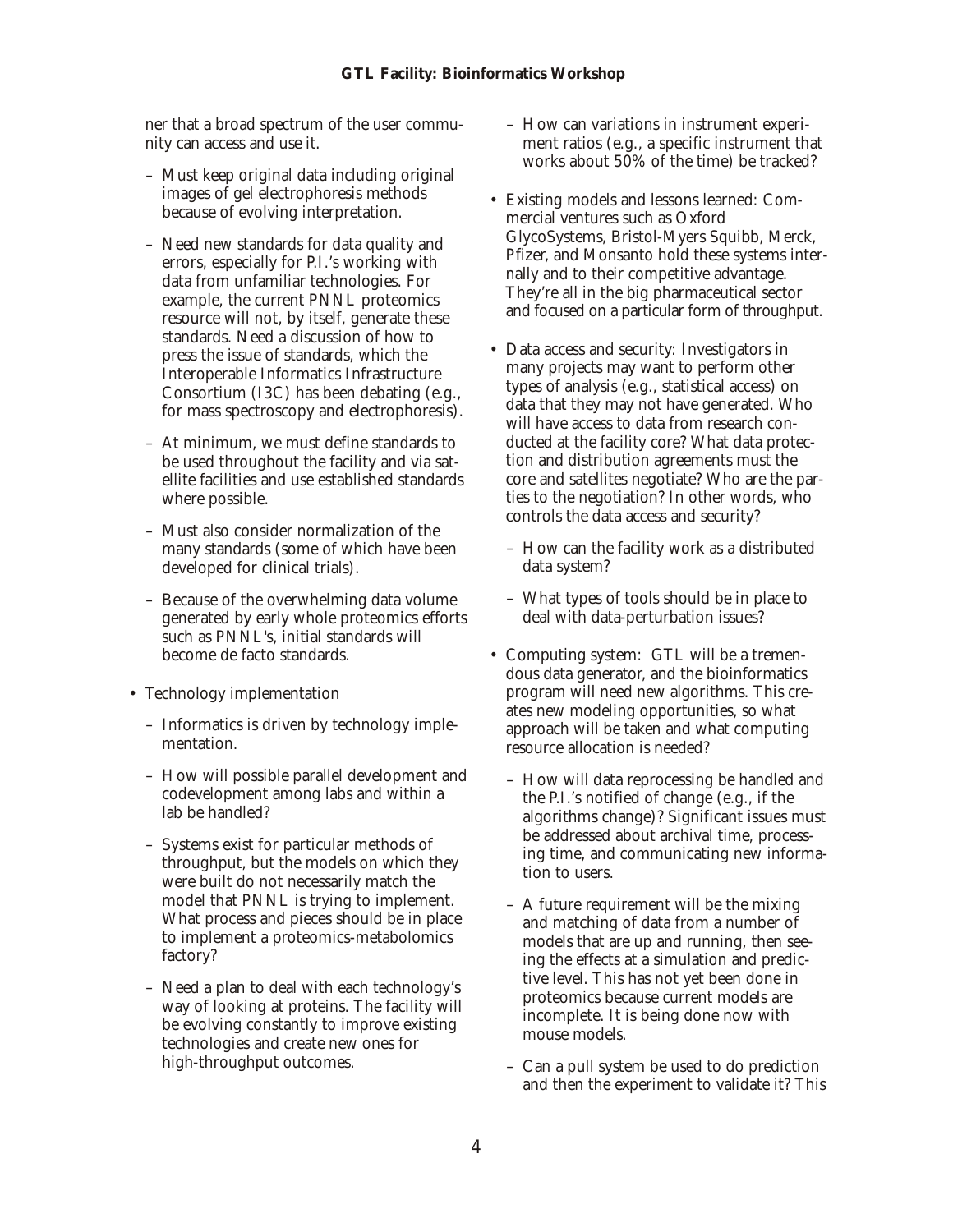has not yet been done in biology because such a system is a huge computer hog. Predictions are a mathematical and computational problem, but they can save a lot of experimental time.

- o Pull system requires a new kind of biological calculus.
- º Data base experts do not understand the needs, approach, and taxonomy of biosystems experts. In biology, researchers may not know the questions they want to ask, whereas there is a better sense of parameters in the physical sciences. Programs such as Atmospheric Research Measurement (ARM), however, can give guidance on mistakes and lessons learned.
- o Microarray is a good place for lessons learned. Part of the problem has been the difficulty in communicating how much effort must be put into quality control. The commercial pharmaceutical model is good for demonstrating the importance and difficulty of communicating experimental design (and what it is!).
- o Once data are collected, they must be moved around and made available to other satellite facilities. At what level is the level of data abstraction?
- º Hard ware and soft ware design issues will be huge and difficult. Need to have estimates for software issues and processes. Develop these numbers if possible.
- o Is the intention to use open source software?
- If need is not immediate, investigators can start building or buy temporarily, knowing

that they will need to create their own system. This can be expensive but necessary.

- o DOE has said philosophically that it wants everything built to be open source. Investigators can buy to meet immediate needs, but anything added should be open source.
- $\circ$  Need to define how proprietary interfaces can be examined and tried out before they are purchased.
- o Need to determine how to create the most open software architecture that users can get to.
- What bottlenecks need to be addressed?
	- Generating data.
	- Getting more people involved.
	- Analytical bottlenecks exist where we have data and do not know what to do with it because it does not fit anything done before. One participant noted that if the GTL proteomics facility is to be run on a cost-effective business model, then data should not be generated by the facility unless it is the result of a well-considered, budgeted experimental plan. This statement does make sense if it refers to existing, archived data that scientists have not been able to use in the past. One of the issues with archival data, however, is that a potential user often does not have any information about data accuracy. This makes it difficult at best to use the data effectively.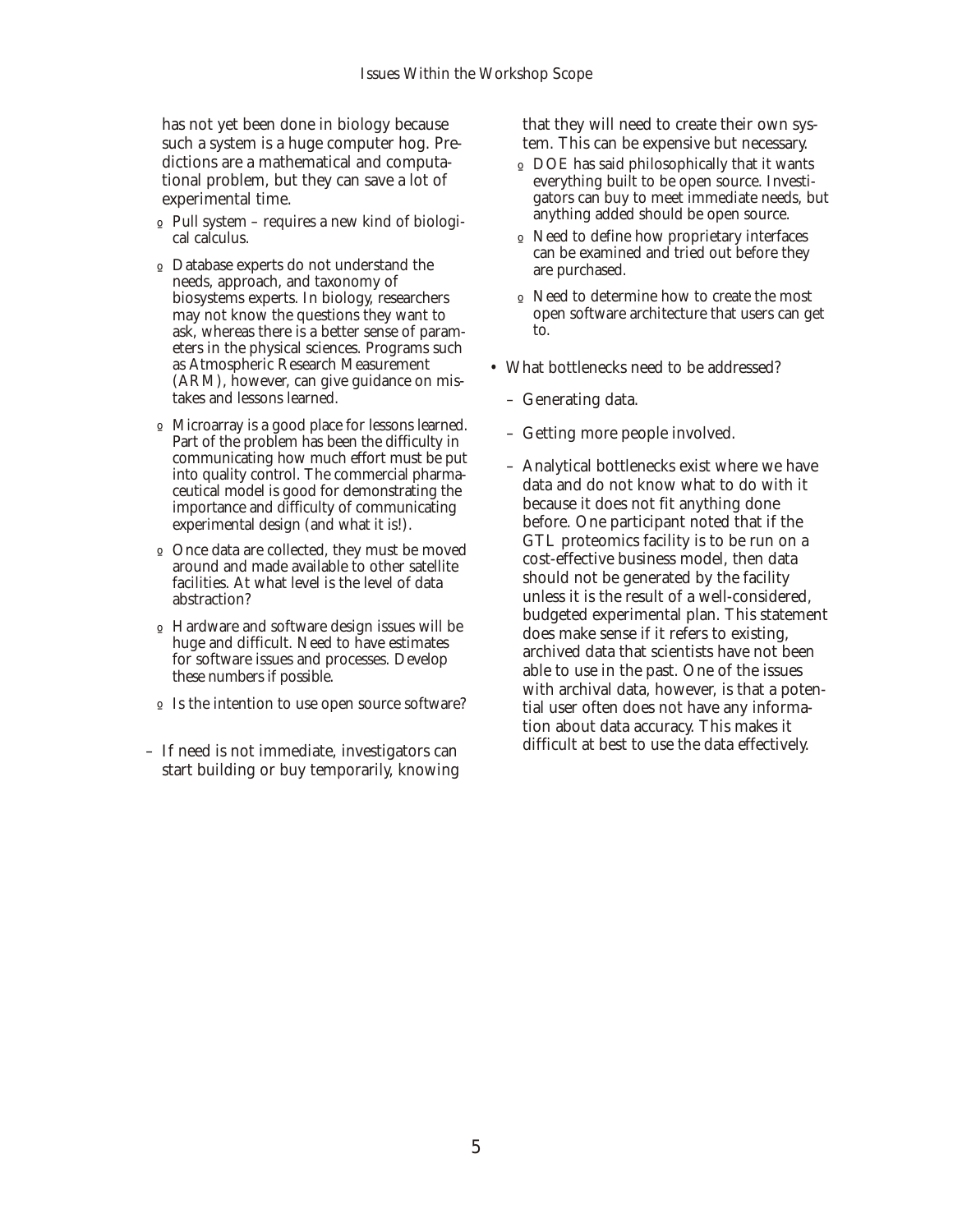# <span id="page-5-0"></span>**Presentations**

# **Day One**

## **Exploring the Frontier Between Computing and Biology**

#### *John Wooley, University of California, San Diego*

Summary: Biology is becoming an information science, and we are entering an era of "mesoscale" biology (e.g., somewhere between a CERN effort and cottage-scale science). The purpose of DOE facilities is to democratize access. The biggest issue facing the GTL facilities is sociology—convincing researchers of the importance of sharing information. The clusters and bridge services model allow "cottage industry" biologists to be able to access and use software and hardware.

DOE needs to emphasize projects that are novel enough to generate funding and be of collaboratory interest. Every government agency needs to have its own portfolio; however, funding crossover should be flexible because biology researchers need funds from all sorts of sources. A single agency does not have enough funds to support the needed research. Therefore, programs need to be developed with overlaps.

The major GTL challenge is to maintain a balance in the triangle of theory, computation, and experiment.

**Bioinformatics and Proteomics: Lessons Learned from Argonne National Laboratory's 2D Gel Experience**

#### *Gyorgy Babnigg, Argonne National Laboratory*

Summary: Database development, integration, renewal, and maintenance, as well as a consistent taxonomy, consumed far more resources than originally envisioned. The database is critical to the success of the program. Ultimately, however, the bottleneck was the availability of time on the mass spectrometer, not actual data management and analysis. Of a total of 60,000 total gels, 5000 are fully annotated and in the database. The Oracle database is currently  $\sim 0.25$  TB, with 160 processors. For success, it is critical to pay attention to

- authentication methods.
- secure communications,
- flexible user accounting, and the variety of "roles" within the system.

**Quality Control for High-Throughput Processes**

#### *Robert "Steve" Erb, Gene Logic, Inc.*

Summary: For effective quality control, understanding sources of variation in a process is critical. This is similar to manufacturing, in which variation is characterized so the biology can be "unmasked." Variations that can be controlled must be minimized, and the impact of uncontrollable variations on the overall process must be characterized. Key points are as follows:

- How can experiments and processes be designed to assign variation and improve confidence in the measurement? This process is not static and must constantly be assessed and the results normalized by continuous quality control checks.
- "Variation" means something very different to a biologist, a statistician, and a manufacturer. This is an important factor when discussing quality control and assessment in biological experimentation and data gathering and processing.
- From a proteomics stand point, every protein has its own chemical properties. Therefore, in proteomics, an inherent process variation is not yet known.
- Consistent labeling and terminology, as is done in physics, is critically needed.

Recommended reading: QA and QC definitions in *BioTechniques* **34**: 562–3 (March 2003).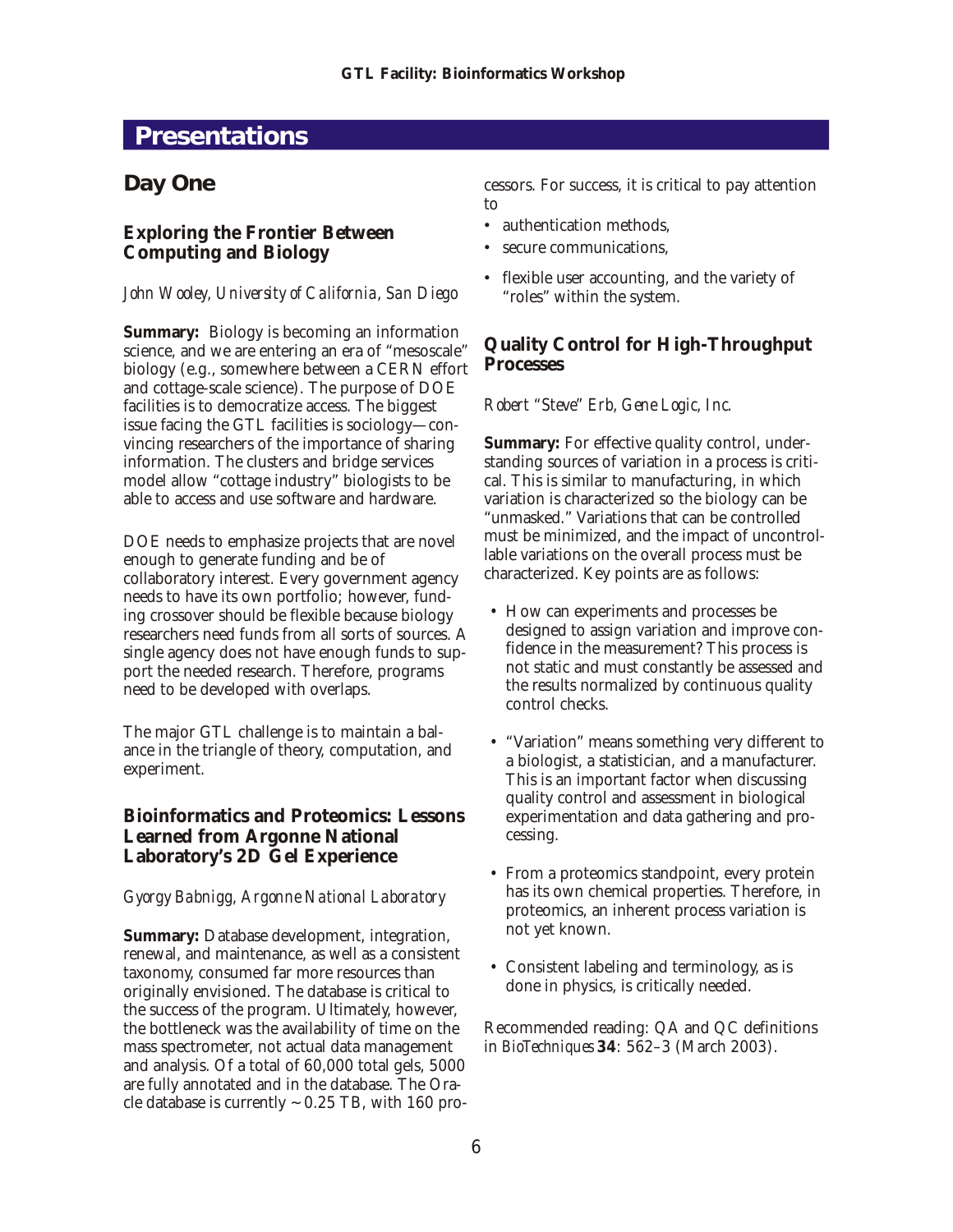<span id="page-6-0"></span>**Community Databases for Disease-Focused Research**

#### *Nathan Goodman, Institute for Systems Biology*

Summary: The ultimate goal of the Website is to be useful, manageable, and current. Collaborating with other database and Website owners as fully as possible is critical to reduce the amount of data actually generated and software created, allowing the focus on information that investigators truly want to deliver on their Web sites. If it's not yours, link to it - don't maintain it!

- Set a clear scope for data based on user needs and the specific field. Databases that appear to be similar (e.g., databases for different diseases) may have very different data types and orientations.
- Federation of databases, in terms of quality issues, is technically becoming easier (stable identifiers and other features are more common). Understanding the goals of federation and not overselling what the federation has accomplished are important. Federation may provide a set of databases to work with but does not necessarily produce better science.
	- Conducting analyses across databases that have acknowledged errors (*i.e.*, are error prone) would be extremely helpful.
	- Question why federating is being done. How good is peer-reviewed literature? Is it that much better than bulk data?
- P.I. mindset is important when designing a database: Will it really be used for the intended purpose? (For example, one database designed as the source for publications was never used in that way by researchers.)
- Publication of negative results is needed to avoid duplicative research.

# **Day Two**

**Protein Database (PDB)**

#### *Philip Bourne, San Diego Super Computer Center at UCSD*

**Summary: Examining proteins and cells in min**ute detail is a requirement for successful systems biology. To achieve this, the human-computer interface is critical. P.I.'s who are expert in their biology fields are struggling to get basic information out of their computing systems. This is a major problem across the field of bioinformatics.

- A huge spectrum of computing hardware, software, and capability is distributed throughout the field.
- Conveying information visually is very effective. Literature is almost the worst medium for representing and understanding structure. Journals have been good at using the Web for distribution but very poor at taking advantage of the Web's power to display data effectively (e.g., structure, sequence). A new vision of publishing protein journal articles is online, displaying multiple different views into the information. This makes the article a living document because the database can update information readily.
- Data curation has been critical; original data for PDB was not curated well in terms of consistency, taxonomy, and current scientific under standing and questions (explicit) sequence relationships). PDB was built by people with a crystallography mindset, which was not very relevant to current viewpoint. This demonstrates the need for flexibility of data retrieval and interpretation at the most fundamental level (keyword index and appropriate annotation).
- Goal is to enable the user to access information in the greatest detail without downloading every file in PDB and parsing it. This is a big change from the old approach and can be done with a strict API, taxonomy (exchange dictionary), and annotation.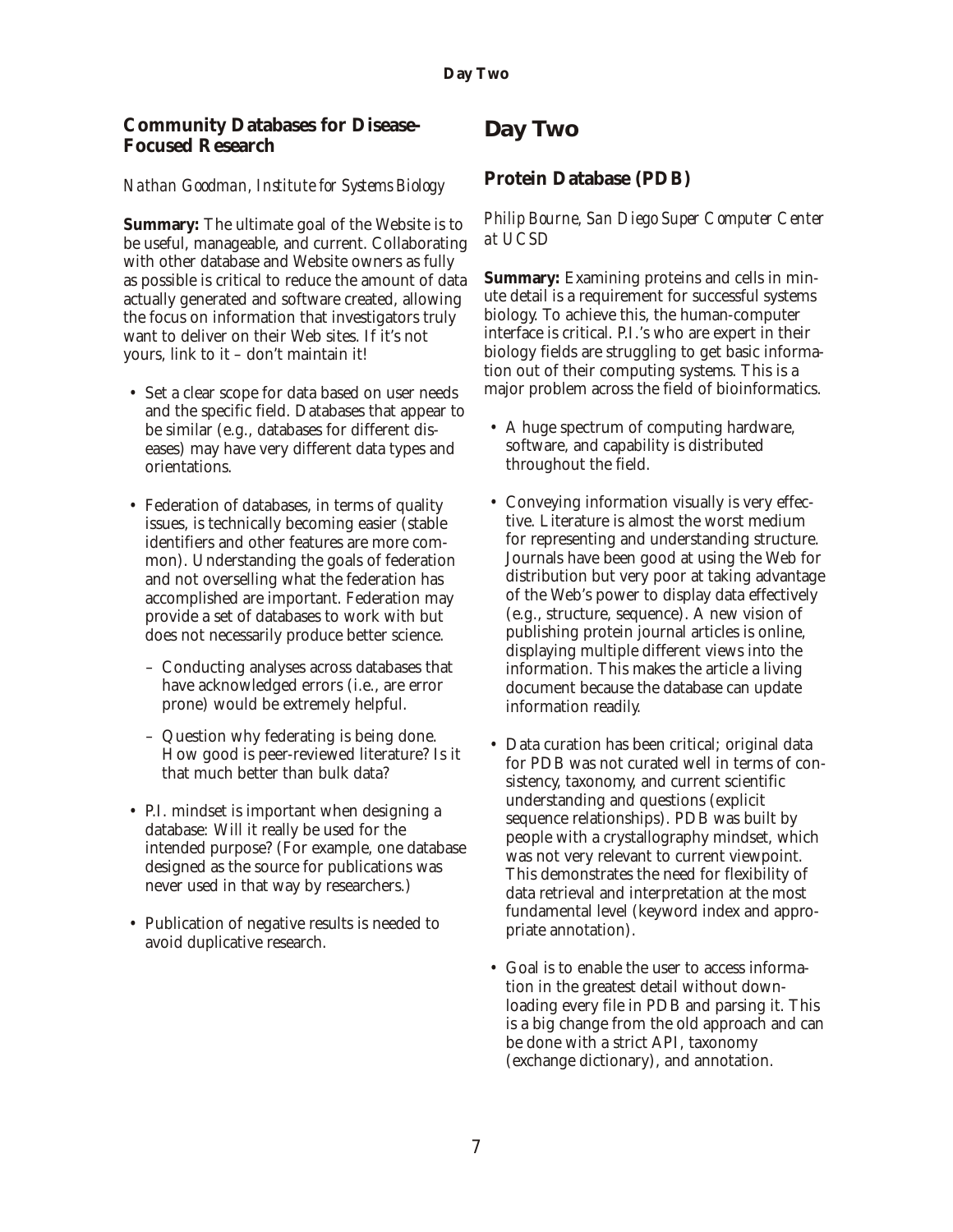- Critical elements are visualization, with the ability to do comparisons of structure; query capability; and human-computer interface.
- Usability testing of the Website has been critical.
- Two communities of stakeholders are depositors (who want PDB to be a constrained resource with nothing but the purest data) and users.
- Easily teasing out detailed information about interactions and other processes should be possible from a computer-based resource. The structure of the protein (ligand, chain, residue) should be the interface. This is a critical usability issue because protein experts understand structure, *not* computing.

### **From Genes to Leads: Expression Profiling in Functional Genomics**

#### *Venky Venkatesh, Monsanto*

**Summary:** In the pharmaceutical industry, bioinformatics, statistical analysis, and research design are key factors in deciding whether to initiate and continue experimental work. Key questions and analysis points are as follows:

- Does the experiment make sense in terms of the business?
- Does it make biological sense?
- If a project appears to meet the first two requirements, a biostatistician evaluates and determines what statistical data will be gathered and used to evaluate the experiment as it progresses.
	- Analysis of samples is in the context of business goals and biology goals established at the beginning of the process.
	- Statistics must be reexamined as the experiment progresses to determine if it should be terminated.
- Experimental design also estimates sample production and shipping for the receiving labs.
- Good QC, which reduces reliance on process replicates, is a way of controlling cost.
- TxP data that does not pass QC is put into a database and flagged; in general, QC before sample processing eliminates this.

## **Lessons Learned from Drug-Target Identification for Complex Diseases**

#### *Rajeev Aurora, Pfizer Inc.*

Summary: Large pharmaceutical companies have had to learn how to optimize their research and select molecular targets for drug development that have the most chance of being successful. To date, the industry has experienced an 80% failure rate in clinical trials because the drugs were insufficiently effective, safe, or economically viable. The industry is seeking ways to identify better molecular targets to help improve the success rate, reduce costs, and reduce drug side effects. Lessons learned include the following:

- Choice of the right target will increase the probability of success (low biomass in pathologic state; ideally not expressed in normal tissue; essential to the disease process; and on the cell surface if it is an antibody target).
- Excellent quality control and good metrics are essential to measure success of a target.
- Overall success requires high-throughput methods, including computation to integrate data.
- Experiment design is the key to generating data efficiently. More data means better hypothesis, improved experiment designs, and better conclusions.
- Experiment depth and breadth must be balanced thoughtfully, because no one has the resources to do both completely.
- The new paradigm is a combination of "wet" lab and "dry" (computational modeling)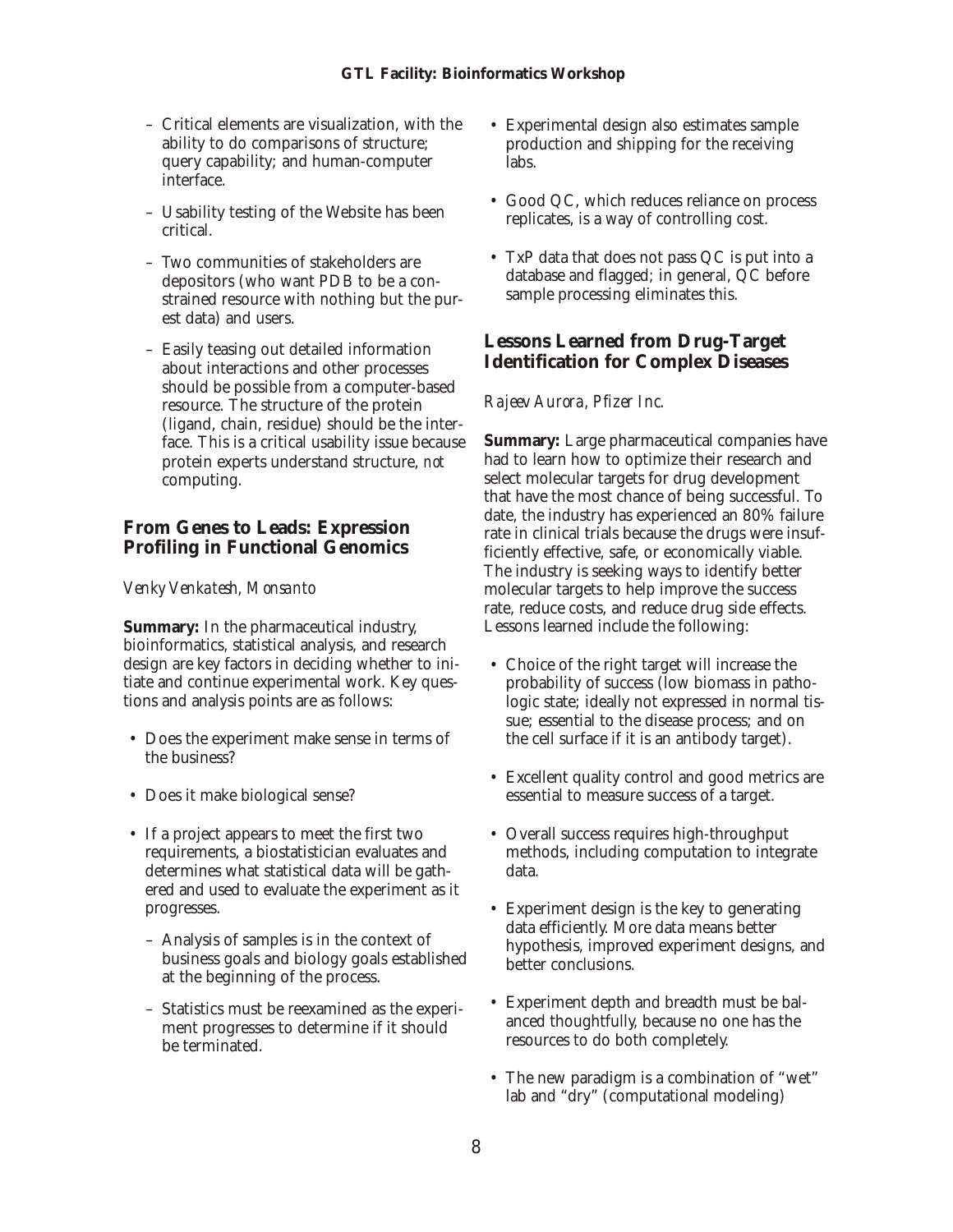<span id="page-8-0"></span>work. Computational methods of tracking and manipulating data are essential to create and refine models.

### **Constraint-Based Analysis of Microbial Metabolism**

#### *Jeremy Edwards, University of Delaware*

Summary: The objective of the chemical engineering group at the University of Delaware was to find an efficient, effective experimental design for inferring information about a biological system. The group used iterative predictive models, validating their models using wet lab experiments. Predictive models were used to guide experiments in terms of determining number of measurements, testing measurement accuracy, and identifying ways in which the system could be or was perturbed.

- Experimental design is a crucial aspect of implementing models successfully. The scope, purpose, and approach must be clearly identified because large amounts of data are generated and separating noise from information is a large task.
- Proposed experiments can be difficult to analyze conceptually.
- Metabolic constraining approaches can generate valuable insight into microbial physiology. In less than one year, the group was able to identify multivariate interactions and propose potential regulators and connectivity that had been missed previously.
- Models will drive technology development and indicate areas of new investigation.

# **Breakout Session Summaries**

Each breakout session was driven by a specific question (see  $p. 1$ ). Key points from each of the three breakout groups are summarized here.

# **Day One**

# **Group One**

- Investigate existing standards for unique identifiers and make recommendations about the appropriateness of those standards (as with I3C standards). International Union of Pure and Applied Chemistry standards should be considered as well because they represent ICSU (International Congress of Scientific Unions).
- Investigate queueing system used by supercomputing systems (this is for prioritization of entry into the processing and analysis queues.)
- Identify core deliverables to the satellites.
- Facility deliverable: Interface specification and specific tools with documentation to users for community interaction with the core facility.
- Manage expectations and communicate clearly with satellite systems.
- Outline workflow processes step by step; circulate these for review within the research community. This involves developing a consensus perspective and commitment among groups producing and analyzing the data.
- Subcommittee to discuss barcoding protocols at satellite facilities and core, unique identifiers. Have identifiers for associated groups, studies, and series. Barcoding, an essential element in tracking sample through the system, transcends the sample range from the microbial (GTL) program to complementary PNNL projects.
- To assist scheduling and QC, consider a forecasting and barcoding system from satellite facility to core. The use of this approach in the complex clinical sample handling of the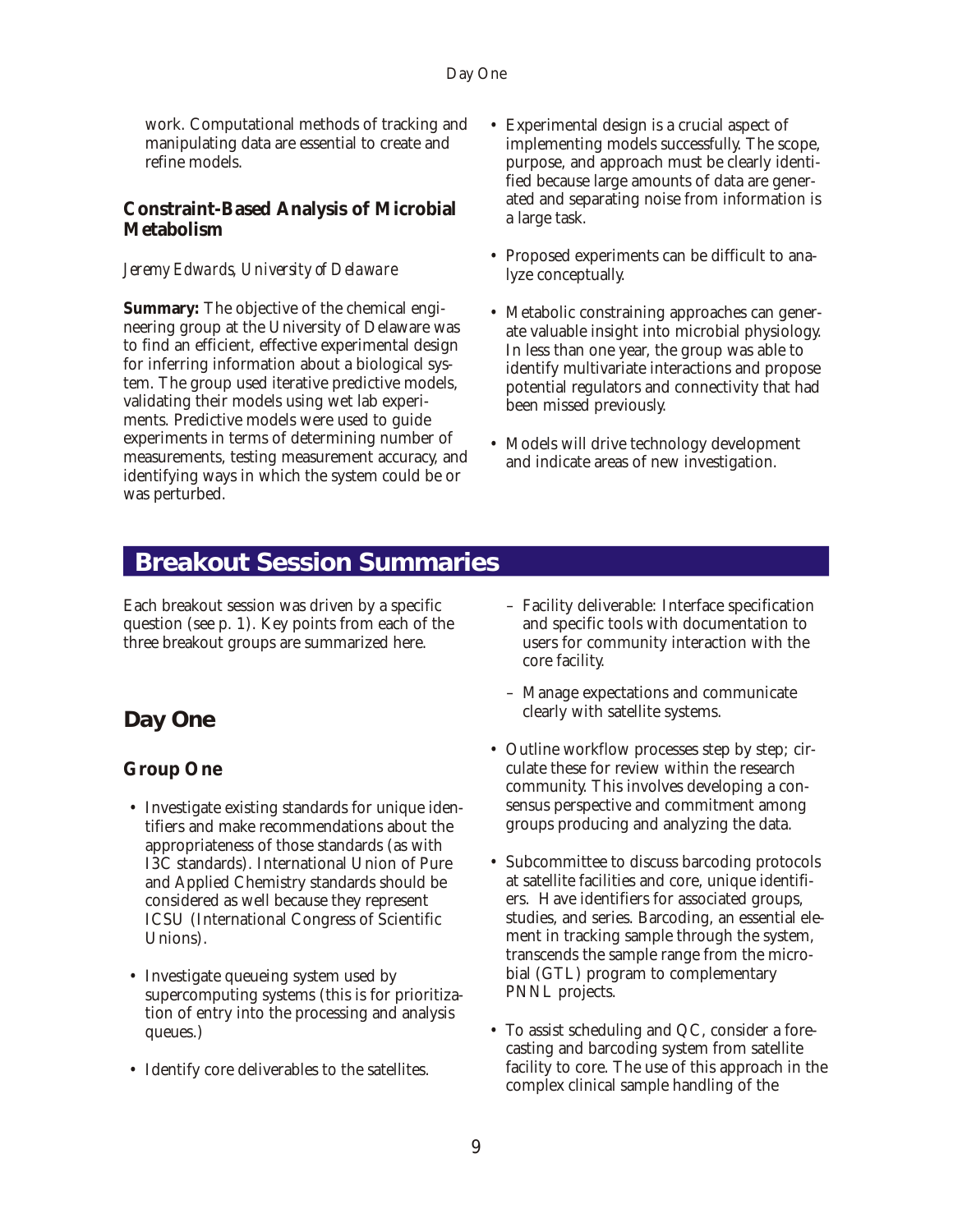Immune Tolerance Network is critical for maintaining coherence in data and analysis streams and in the versioning of analytical tools for updating and qualifying results. ITN is supported by National Institute of Allergies and Infectious Disease, National Institute of Digestive Disorders and Kidney Diseases, and Juvenile Diabetes Foundation.

- Identify common aspects and a common data input-output structure, and have a defined method of labeling and addressing them; define file and output requirements. Adopt and extend existing standards. The compromise may be to provide users with the opportunity to do right (provide them with a template to fill out; identify required fields, and maintain optional fields that will be published back to the user; offer tools to support reuse and analysis of data). Core operations must be governed within a controlled, formatted environment for consistency of data storage, manipulation, versioning, and updating. This may present "limitations" in specific satellite groups for development and implementation of analysis and interpretation methodologies. To facilitate both sets of needs, core-associated standards will govern communication between the core and satellites and reflect a normalized abstraction of data generated at any specific satellite.
- Identify deliverables the core must generate and for whom (e.g., specifications that satellite facilities must follow, processing requirements). This will extend the level of processing provided by the core to each satellite and help to manage the expectations of participants in satellite activities.
- Full-time staff must be involved in investigating and reporting on standards and influencing their development. This key issue must be funded and called out in the proposal. It is essential to guarantee that standards developed or implemented within the core reflect the best among the research community and are capable of evaluating differences between the best and the state of the art.
- Define three scenarios of three groups of people doing the same kind of analysis. What are the associated data issues they might look at?

Use this to define templates. Use a focus group approach to identify major categories of satellite users, which may be heterogeneous within certain satellites, to enable the development of appropriate scenarios that will reflect these users and their needs.

- The core provides the system administration, resources, and tools to develop the software that best serves them; this will then be freely available to everyone and will be kept by the core. The core facilitates research at satellite facilities and supports publishing. The core handles only tools, not output evaluation.
	- Satellite facilities should be given an incentive for building tools on the open source that can be made available via the core.
	- The core will serve as a "clearing house" for satellite-developed software and algorithms that meet the specifications for publishing and other uses established within the core.
- Heads of satellite facilities should form an advisory group to optimize communication among satellites and the core to minimize "surprises" in terms of resource needs and priorities.

## **Group Two**

- The core facility must consider what technology to use now and in the future.
- Data dissemination will be key. Issues include
	- What data should be disseminated,
	- How data gathering and dissemination should be coordinated.
	- Data bottlenecks at the data-integration phase, version control, and how to define queries; and publication of data, community vs collaboration, and focus of the facility (user-centered?). Solutions include having a steering committee, user training, and user focus groups.
- Modeling issues include
	- What are the biological questions, and what resolution of data is necessary?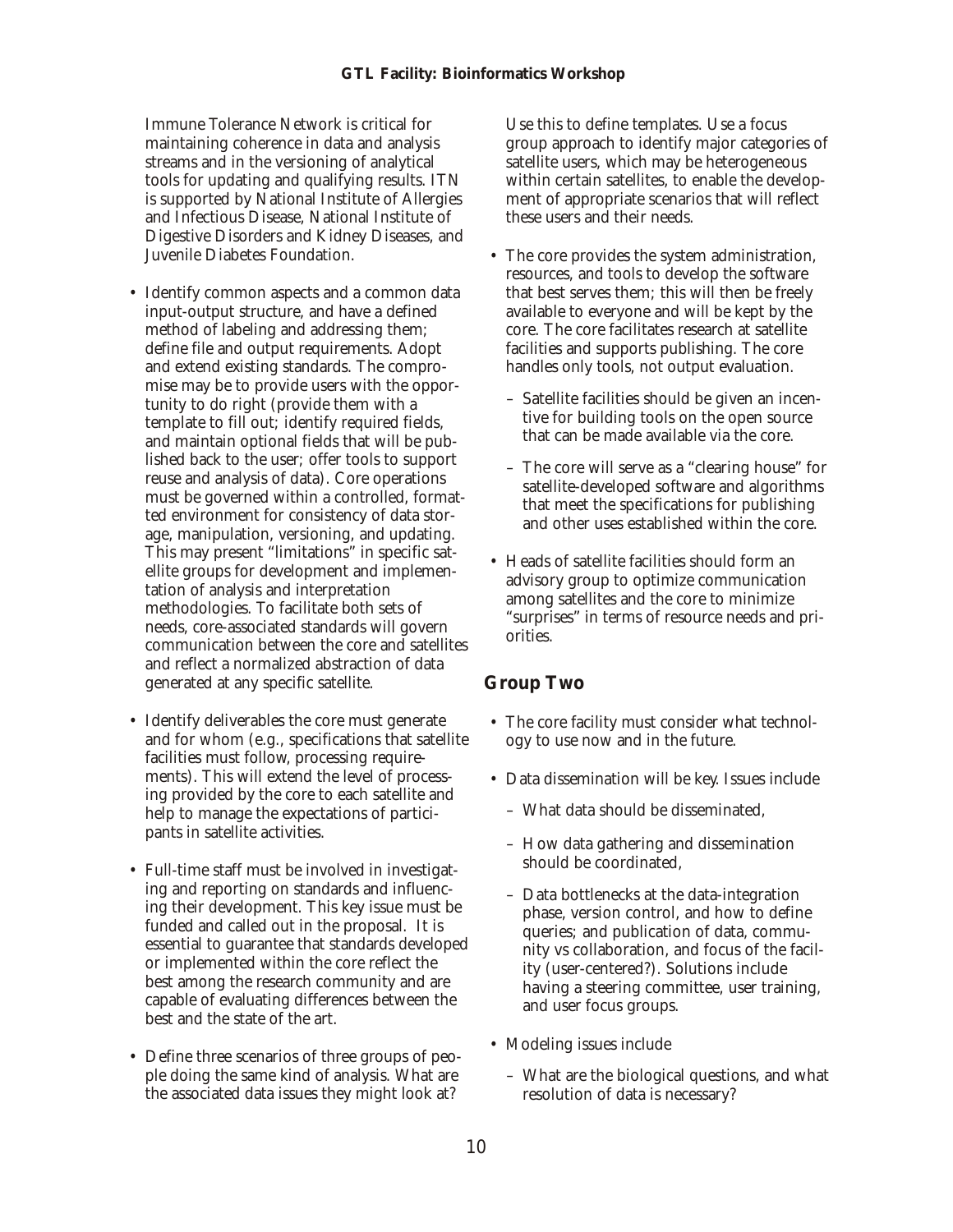#### Day One

- How extensible are the schemas and modeling?
- Standards for experimental design and a systematic approach are needed.
- Bottlenecks are human interpretation of data; integration of data; and quality of data. Solutions include frontloading informatics; cross-disciplinary training; and good communications across the two cultures of research and production.
- The facility must support
	- An iterative process with guaranteed consistent quality control,
	- Varying levels of abstraction,
	- Robustness of method to adapt to new paradigm shifts and changes in technology, and
	- Automation of processes.
- Information about operational status and experimental design must be available online. A dashboard approach for operational status is suggested.

## **Group Three**

- Need to understand global regulation and look at multiple parameters all at once. Grand Challenge: Reverse engineer cell and reengineer specific behavior and functions.
- Areas of study to be determined—aerobic vs anaerobic.
	- Set of experiments for proteomics, metabolics, light conditions, specific protein core deregulation, population effect.
- "Killer application" for research: Engineering of biobased fuel.
- Models
	- Need to understand organism's impact on environment, mechanisms of regulation.
	- Models must be sensitive to the biological hierarchy, have a defined framework based on a formalized hypothesis, and a defined scope. An overall framework needs to be developed to integrate data and models.
	- Models to test: Gene regulation, post-translational modification, localization changes, proteomics, metabolites.
- Experimental design and exact processes must be defined.
- Challenges and needs
	- Computational challenges: Visualization; model that accounts for all of an organism's components; modeling in many timescales; models that address environmental condition and metabolic rates.
	- What will be done with data, how will data be interrogated, and what data sets are necessary?
	- Define minimum variance acceptable for sampling.
	- Homeland security issues.
	- Quality measure: Secondary validation; determine go or no-go based on quality checks during the process. Checks include coefficient variations; organism performance vs prediction; QC cultures; sample validation; random instrumentation and sample checks; protocol checks.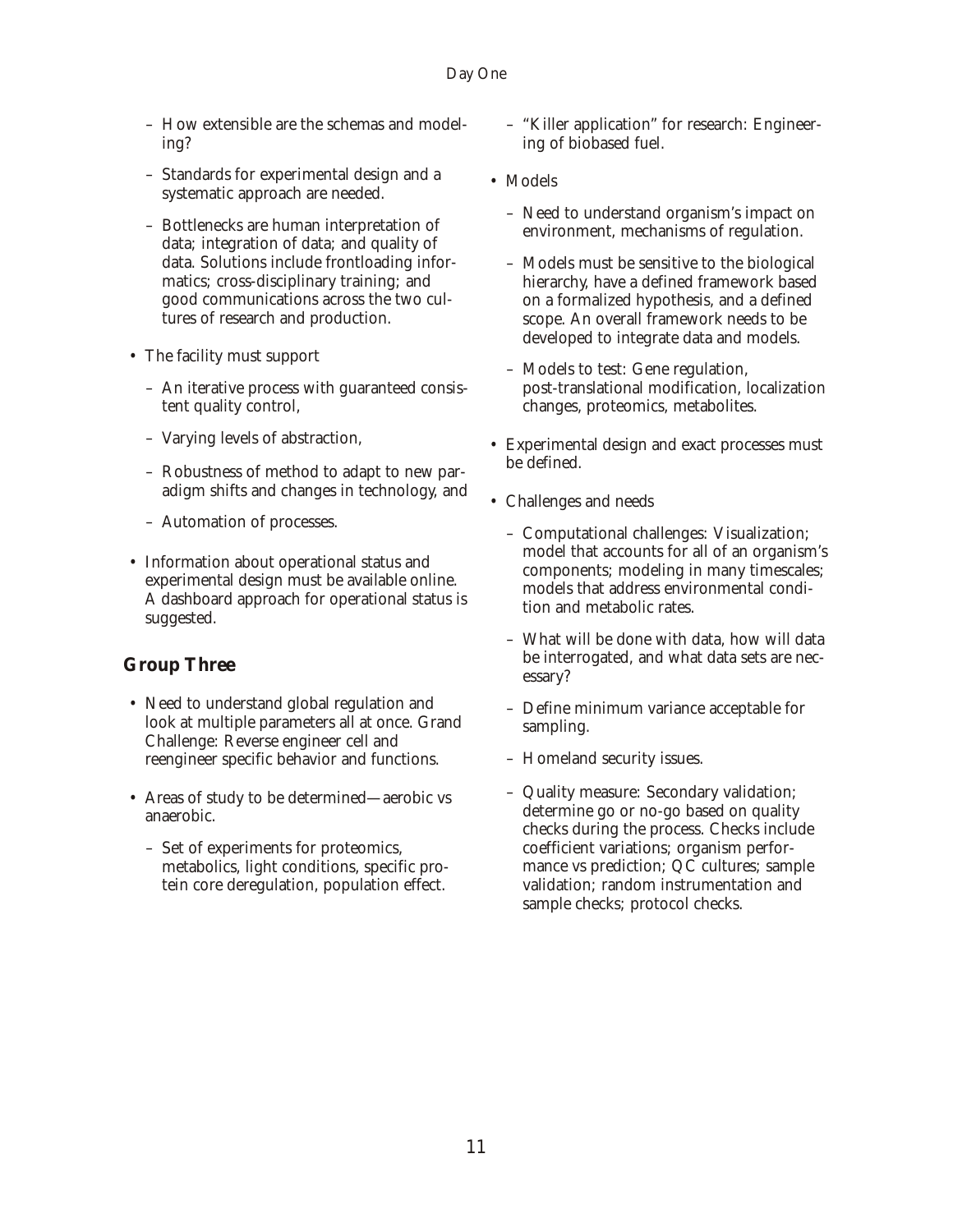# <span id="page-11-0"></span>**Day Two**

### **Group One**

- Models The proteomics facility is a high-throughput, network model data generator (infer as much information as possible from data to develop the network mode); research on change-based issues. Are experimental observations of proteins consistent with our existing models of interactions at the following levels?
	- Cell components.
	- Subnetworks.
	- Metanetworks.
	- Cell simulation.
	- Cell-cell interactions.
- Specific models to test: What complexity should be associated with determining "biological activity" in these organisms, and does this challenge our current perspectives derived from nonmicrobial systems? Network types:
	- Regulatory (signaling pathways, gene transcription).
	- Functional (cell migration, chemotaxis; protein interaction).
	- Metabolic pathway.
	- Cell cycle (DNA replication).
	- Multicellular networks.
- Data needs and experiments: These represent some but not all additional bioprocessing involved in establishing a specific gene's biological activity in normal or perturbed behavior.
	- Post-translational modifications informatics (predictive); wet lab.
	- Protein half-life.
	- Composition.
- Quantitation RNA/transcriptome, proteome, metabolome.
- Fractionation proteins.
- Fast response.
- Informatics needs: The breadth of data integrated into overall analysis extends far beyond the volumes of core-generated proteomics data. Moving beyond conventional relational data models will be critical to enabling and enhancing the interactive nature of data analysis and interpretation. Although object-oriented approaches may be most accurate in storing and evolving appropriate relationships, the technology is not in hand. The implementation of an interim object-oriented metalayer may be critical to establish the basis for complex analysis. The metalayer will include
	- Static and kinetic models.
	- Post-translational analysis.
	- Collaborative, interactive, experimental analysis.
	- Informatics project work bench to infer networks and automated reasoning tools to guide user.
- Experimental design, QC parameters, and go or no-go decision points: These points reflect the next stage in developing needs assessments for QA and QC as outlined by this group on Day One.
	- Concept and feasibility review by satellite facility members based on data evidence, scientific basis.
	- $-$  QC criteria (defined by the facility as well as the P.I.)  $-$ Use software monitor with exit boxes.
		- o Initial conditions QC and experimental flow controller (templates are correctly completed).
		- o Sample status.
	- o Instrumentation status and calibration.
	- º Barcode every thing: Time, date, who con ducted the work, "chain of custody."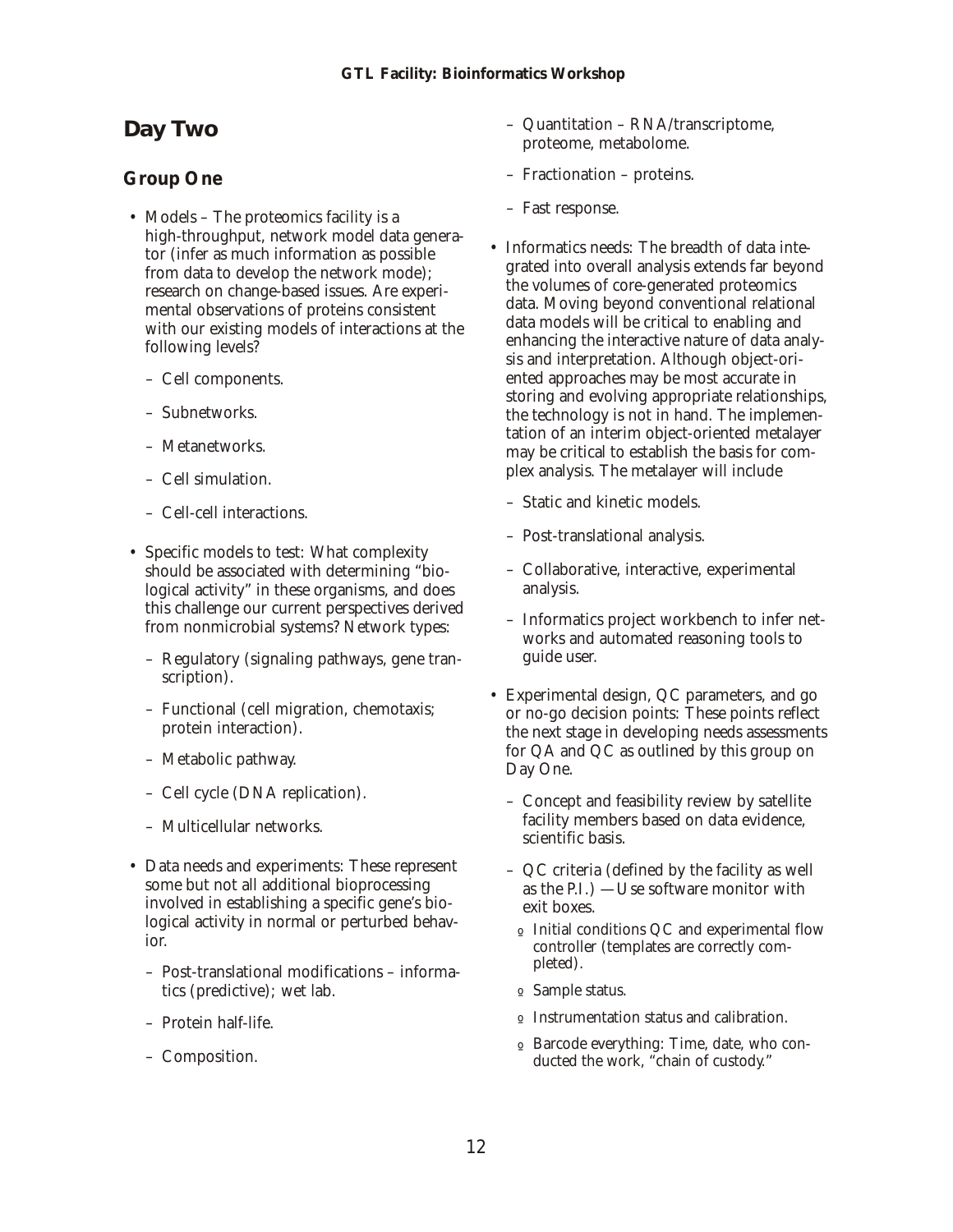- <span id="page-12-0"></span> $\circ$  Staff qualifications and training to do procedures.
- $\circ$  Exits for failure of process line or one data stream, signal noise, costs (e.g., additional  $data$  gathering), QC failures (need constant QC monitoring and review at each step).

## **Group Two**

- Timescale differences and how to integrate results from multiple models.
- Models need to be validated against real world. Don't model something that can't happen.
- At what level of abstraction should models be created? Within cell, at boundary of cell (cell as a black box).
- How should this multidimensional modeling data be presented to be interpreted (from data to information to understanding to knowledge)?
- Observability of data. A model that needs data that we cannot now observe will drive tech-

nology development; model cannot be validated until data are available.

- Technology changes and impacts on sensitivity, ranges, number of organisms sequenced; numbers of perturbation conditions will go up.
- Straw man production process for the facility:
	- QC must be constructed so that standards are developed and applied to each part of the overall facility production process.
	- Sample production.
	- Bioinformatics.
	- $R&D$  (new instrumentation, processes).
	- Tech transfer (move  $R&D$  to production line).
	- Advisory steering committee.
- Viewspace is broad on what quality control is; automation implies a highly refined business decision process, but that does not always exist. Continuous QC monitoring needs to occur.

# **Critical Areas for Future Discussion**

Workshop participants identified the following key critical areas that need to be discussed or addressed.

- Need to understand, describe relationship dynamic of all players including core operators, DOE, and users.
- Timely publication in peer-reviewed journals.
- Methods for analyzing data to drive things forward.
- Poster child experimental design is a new process, new way to think about needed experiments, demonstrate success.
- Open system.
- Manage expectation of users about how much data analysis will be done.
- Show reduction of per-sample costs by automation.
- Well-defined protocols for sample prep and core processing.
- Use a variety of instrumentation rather than a farm of the same instrument.
- Easy interfaces, consistent results.
- Papers that can be put together quickly, drawing from the database.
- Educate stakeholders about the importance of protocols. A production-monitoring system will be necessary to assist stakeholders in following existing production protocols and detect variations from those protocols.
- Literature processing such as automated searching, text-data mining.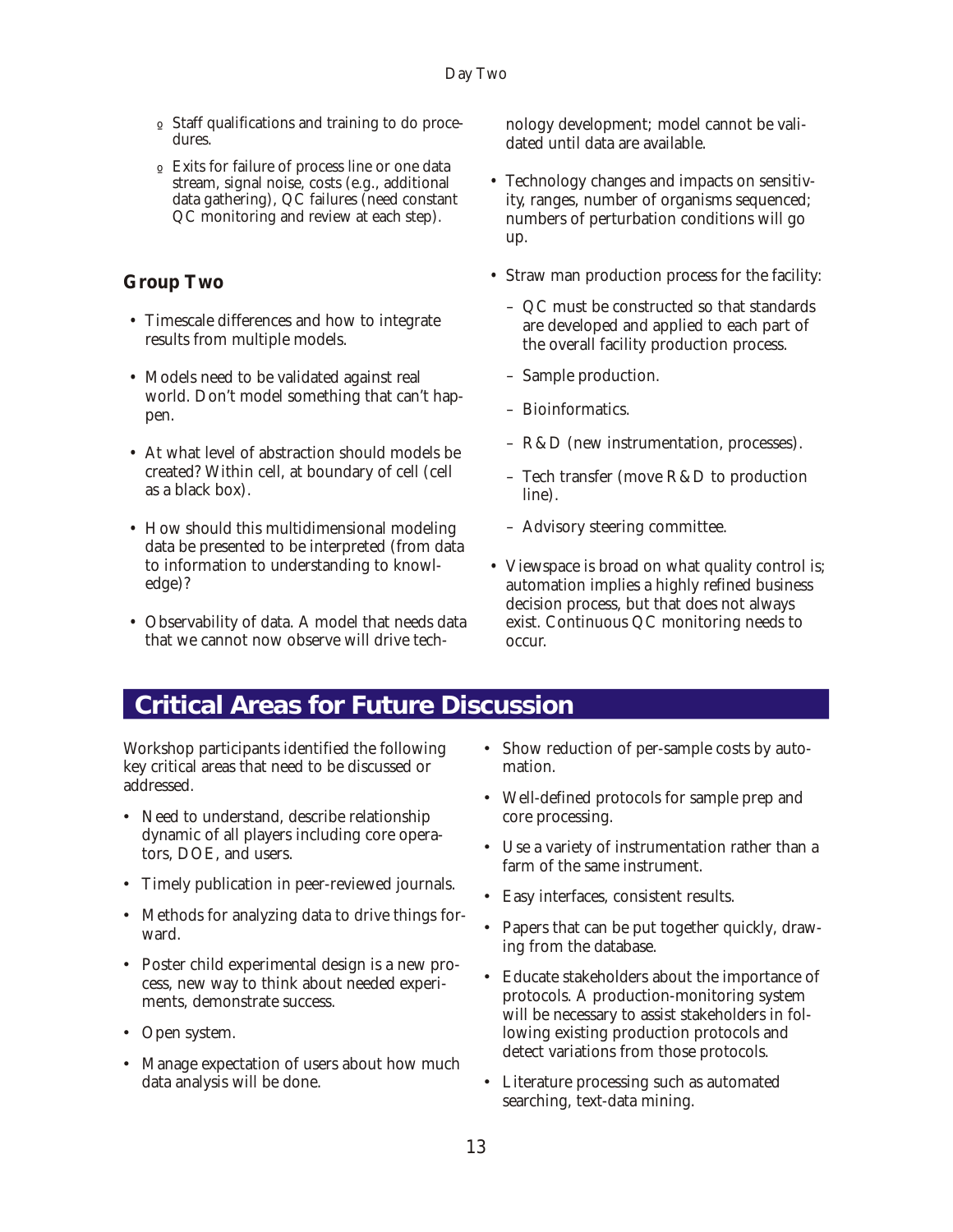- Facility has to work as samples come in, high-quality data goes out. After success is achieved, have strong collaborations with good scientists, use facility for well-designed experiments.
- External collaborators and facility people educate each other about what the facility can do and what it should do.
- Initial experiments require new capabilities and are doable.
- Work through details of several scenarios.
- Define appropriate projects for this particular facility to generate good scientific proposals.
- Define the scientific impact of the facility.
- Train users, facility staff.
- Market the facility.
- Communication between prospective users and facility personnel.
- Recognize that the facility will open in about 5 years and be open for at least 20 years.
- What will the facility deliver to its customers? What will justify its cost?
- Facility can drive emerging standards for semantics and ontology (e.g., XML).
- Standards of formats for exchange of information.
- Is the core responsible for creating information?
- Internet protocol issues must be resolved for open system.
- Balance between being a service facility (repeatable, reliable information) and a science facility (research needs). The major educational task will be to properly educate facility users in the difference between  $(1)$  production as the use of the existing production facility in a consistent and repeatable manner and  $(2)$ research and development of next-generation processes to be introduced into the production facility). Both areas should become a part of the proteomics facility.
- QC ensures that the production process reflects business rules selected by process designers.
- Facilities will need to get information from other instruments worldwide, have it published across facilities.
- Presentation of results back to P.I.'s in proper context; annotation.
- How people other than original P.I.'s can have access to data; security issue; how people can look up results (ontology).
- Issue of culture; support of manager, peers, other scientists.
- Consider stopping production to review the work. This is enabled by continuous  $QC$  monitoring of the production process. When results begin to exceed the bounds set to ensure repeatable, consistent data, then production should be stopped until the problem can be identified and corrected. From the business point of view, this makes sense because it minimizes the waste of resources.
- Capture and address real needs of user community.
- Where will data be analyzed? What computing resources will be needed?
- Satellite facilities  $-$  How QC will be enforced for data received from satellite facilities is a crucial question that must be properly addressed. The answer is driven by the process and business model adopted for the facility.
- Educate industry.
- Operational and administrative costs need to be identified and the ratio kept to the minimum.
- What technologies will be used?
- New model for publishing results available after the P.I. has published.
- Issues of experimental reproducibility. What is an experiment, and when is it done? Bookkeeping for the facility may hinge on this—10,000 experiments once or  $1000$  experiments 10 times?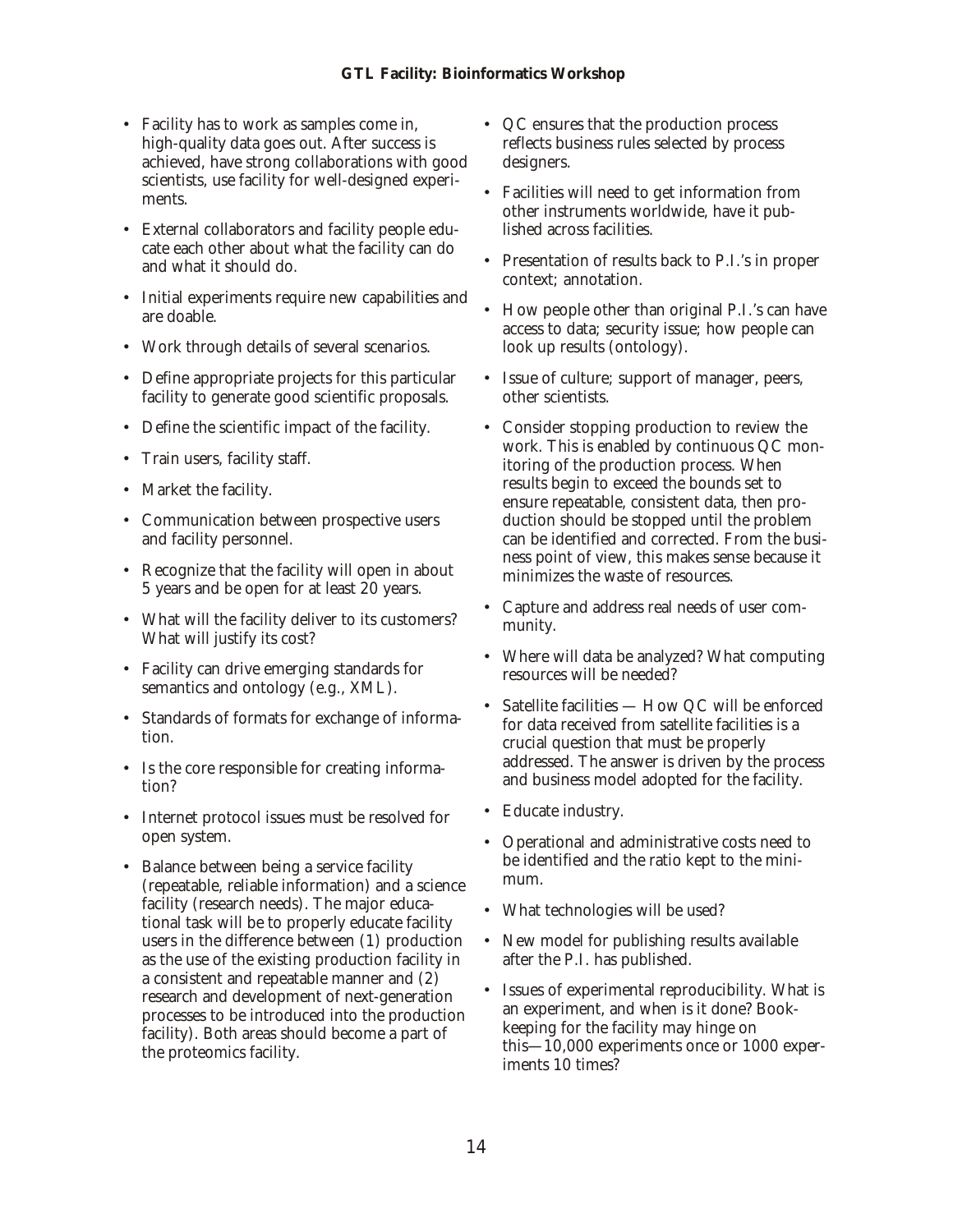# <span id="page-14-0"></span> **Appendix A: Workshop Attendees**

| <b>External</b><br>Participants | Institution                           | E-Mail                        |  |
|---------------------------------|---------------------------------------|-------------------------------|--|
| Jay Abramovitz                  | Software Technology Group, Inc.       | jay@softwaretechnology.com    |  |
| Rajeev Aurora                   | Pfizer Inc.                           | Rajeev.aurora@pharmacia.com   |  |
| <b>Gyorgy Babnigg</b>           | <b>Argonne National Laboratory</b>    | gbabnigg@anl.gov              |  |
| Hamid Bolouri                   | <b>Institute for Systems Biology</b>  | HBolouri@systemsbiology.org   |  |
| <b>Philip Bourne</b>            | UCSD/San Diego Supercomputer Center   | bourne@sdsc.edu               |  |
| Damon Coffman                   | <b>Inovise Medical</b>                | damonc@softwaretechnology.com |  |
| John DePaula                    | Software Technology Group, Inc.       | johnd@softwaretechnology.com  |  |
| <b>Forbes Dewey</b>             | Massachusetts Institute of Technology | cfdewey@mit.edu               |  |
| Jeremy Edwards                  | <b>University of Delaware</b>         | edwards@che.udel.edu          |  |
| Robert (Steve)<br>Erb           | Gene Logic, Inc.                      | phdrserb@earthlink.net        |  |
| <b>Ziding Feng</b>              | Fred Hutchinson Cancer Center         | zfeng@fhcrc.org               |  |
| Nathan Goodman                  | <b>Institute for Systems Biology</b>  | nateg@shore.net               |  |
| Jim Gray                        | Microsoft                             | Gray@microsoft.com            |  |
| Mike Gribskov                   | UCSD/San Diego Supercomputer Center   | gribskov@sdsc.edu             |  |
| Eugene Kolker                   | <b>Biatech</b>                        | ekolker@biatech.org           |  |
| Michael Liebman                 | University of Pennsylvania            | liebmanm@mail.med.upenn.edu   |  |
| Krishna<br>Mahadevan            | Genomatica, Inc.                      | rmahadevan@genomatica.com     |  |
| Natalia Maltsev                 | <b>Argonne National Laboratory</b>    | maltsev@mcs.anl.gov           |  |
| <b>Gary Montry</b>              | <b>Southwest Parallel Software</b>    | montry@spsoft.com             |  |
| Ron Taylor                      | University of Colorado                | ronald.taylor@uchsc.edu       |  |
| Edward<br>Uberbacher            | Oak Ridge National Laboratory         | ube@ornl.gov                  |  |
| Venky Venkatesh                 | Monsanto                              | tvvenk@monsanto.com           |  |
| Robert Wildin                   | Software Technology Group, Inc.       | bobw@softwaretechnology.com   |  |
| John Wooley                     | University of California, San Diego   | jwooley@ucsd.edu              |  |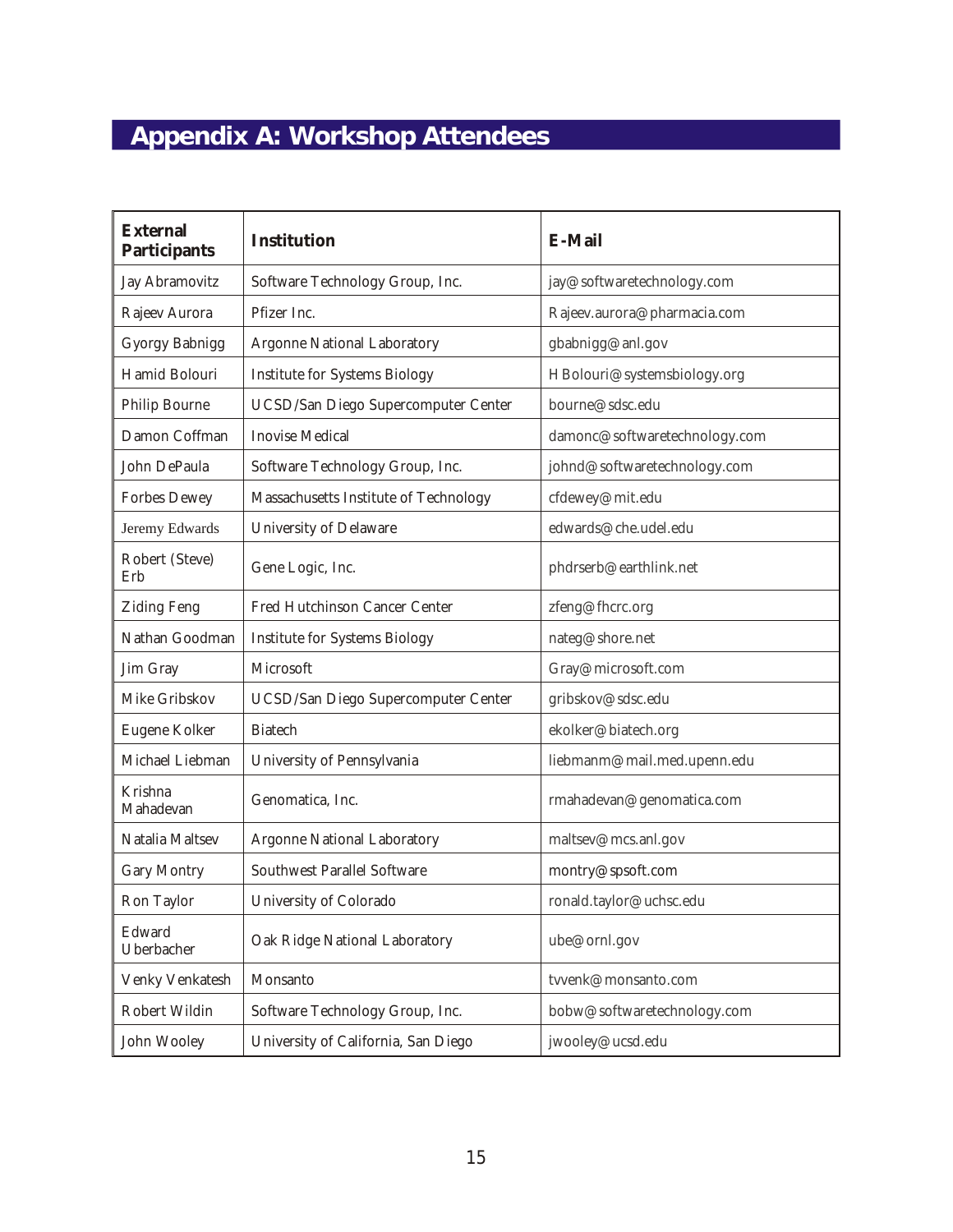| <b>PNNL</b><br>Participants | E-Mail                  |  |
|-----------------------------|-------------------------|--|
| Ken Auberry                 | Kenneth.Auberry@pnl.gov |  |
| Jim Bixler                  | Jim.Bixler@pnl.gov      |  |
| <b>Harvey Bolton</b>        | Harvey. Bolton@pnl.gov  |  |
| <b>Bill Cannon</b>          | William.Cannon@pnl.gov  |  |
| Deb Gracio                  | Debbie.Gracio@pnl.gov   |  |
| Gary Kiebel                 | grkiebel@pnl.gov        |  |
| Michaela Mann               | Michaela.Mann@pnl.gov   |  |
| <b>Blaine Metting</b>       | Blaine. Metting@pnl.gov |  |
| George Michaels             | George.Michaels@pnl.gov |  |

| <b>PNNL</b><br>Participants | E-Mail                 |  |
|-----------------------------|------------------------|--|
| Matt Monroe                 | Matthew.Monroe@pnl.gov |  |
| <b>Haluk Resat</b>          | Haluk.Resat@pnl.gov    |  |
| Margie Romine               | Margie.Romine@pnl.gov  |  |
| Marla Seguin                | Marla.Seguin@pnl.gov   |  |
| Heidi Sofia                 | Heidi.Sofia@pnl.gov    |  |
| Bobbi-Jo Webb               | bobbie-jo.webb@pnl.gov |  |
| <b>Steve Wiley</b>          | Steven. Wiley@pnl.gov  |  |